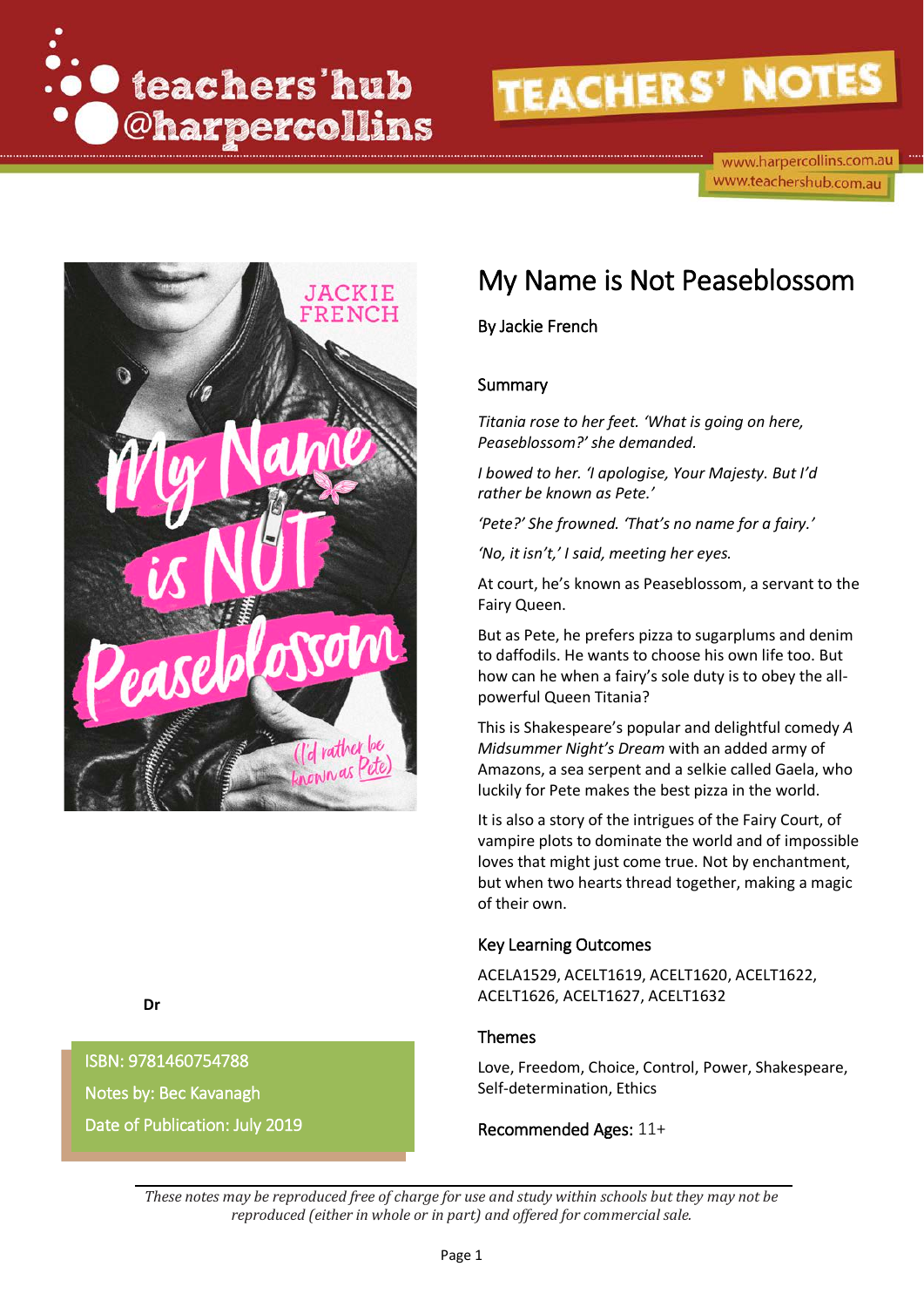

www.harpercollins.com.au www.teachershub.com.au

### CLASSROOM ACTIVITIES

#### **Understanding the Novel**

- Peaseblossom can TAP forward and backwards through time in the novel. What does TAP mean?
	- o Where would you go if you could move through time?
	- o Who would you visit?
	- o What would you change?
	- o Write a scene that imagines your experience in another time or place. What problems might arise from being able to do this?
- Ultimately, Peaseblossom risks everything to return to Gaela. Why does he do this? What does he risk with his decision? Is it worth it? Write a short paragraph defending your answer.

### **Themes**

#### **Power**

- Queen Titania is a character who wields a lot of power. Find quotes that show:
	- o What kind of queen she is
	- o How she treats her subjects
	- o What kind of power she has and how she uses it
	- o Who she has control over
	- o Who (if anyone) has control over her

#### **Choice & Free Will**

- Peaseblossom, or Pete, realises that he is uncomfortable with making people fall in love because it takes away their free will. Towards the end of the book he asks Puck why they meddle in the lives of other people: 'Have you ever thought what their lives would be like if we left them to choose freely?' (p154). How important is choice?
	- o Make a list of moments when characters make choices for themselves and a list of moments when characters have a choice made for them. What are the outcomes of each?
- Puck argues that people don't really want to choose their own destinies. Is he right? Write about a time when someone has made a choice about your life without consulting you. How did it make you feel? What would you have done differently? Would you rather make your own choices, even if the outcome might be less certain?
- Gaela tells Peaseblossom that she believes 'love comes in a million flavours. Enchantment is one of those flavours, but not the one I want.' (p119). What does she mean by this? Why doesn't she want enchanted love?
- Should a person get to choose who they love?

*These notes may be reproduced free of charge for use and study within schools but they may not be reproduced (either in whole or in part) and offered for commercial sale.*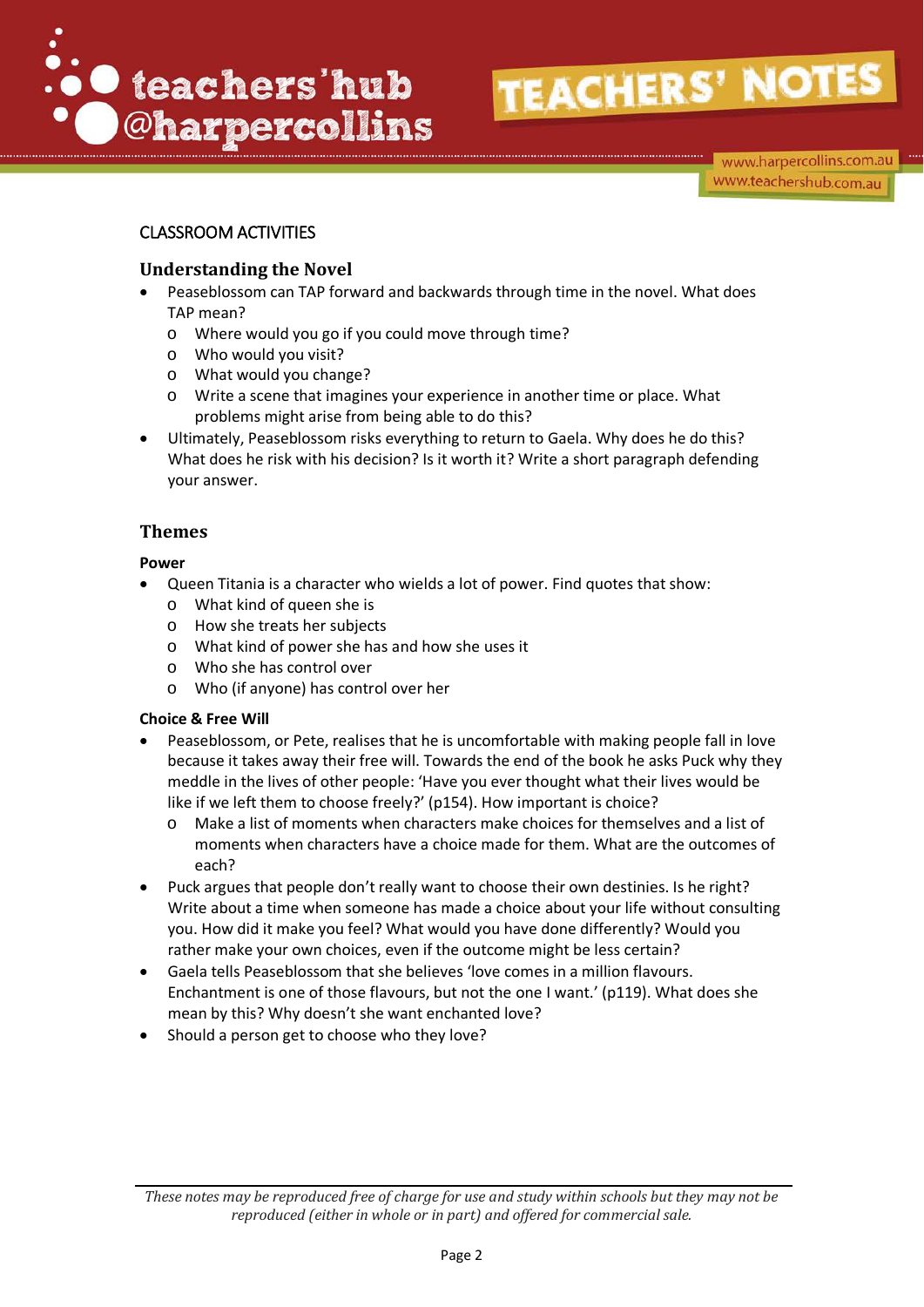

www.harpercollins.com.au www.teachershub.com.au

### **Literary Techniques**

- How do you learn things like Queen Titania's age, attitude, role in the story, relationships with others? Why is it important to know these things about a character? What other information might an author give you about a character?
- Find a description of Queen Titania in the book that you think describes her particularly well and identify some techniques that the author uses to convey this information. How does the author *show* you what kind of person she is, rather than *tell* you? Why does this matter to the reader?
- If you could describe the flavour of love, how would you describe it? Would it change depending on the type of love you were describing, or the person receiving the love?
- Jackie French disrupts the traditional version of *A Midsummer Night's Dream* by switching between the world described in the play and the contemporary world. Do you think this technique contributes to the story?
	- o Does it make you feel more or less engaged with the story?
	- o How has the author woven the two settings together?

#### **Appropriation & Text Type**

- *My Name is Not Peaseblossom* is based on a play written by William Shakespeare *A Midsummer Night's Dream*. Do you think you need to know the play in order to understand the novel?
- Familiarise yourself with the story of *A Midsummer Night's Dream* [http://www.bardweb.net/plays/dream.html.](http://www.bardweb.net/plays/dream.html) Identify where the novel matches the original play, and where it doesn't.
- *A Midsummer Night's Dream* is a play, and if you've read it, you'll see that it's written as a script. How is a script different to a novel? What information might you include in a novel that you would leave out of a script and why?
- Choose a scene from the book and turn it into a script. Think about how it might be performed and how to turn the story into dialogue. How might you capture some of the other information that Jackie French has conveyed in her story?